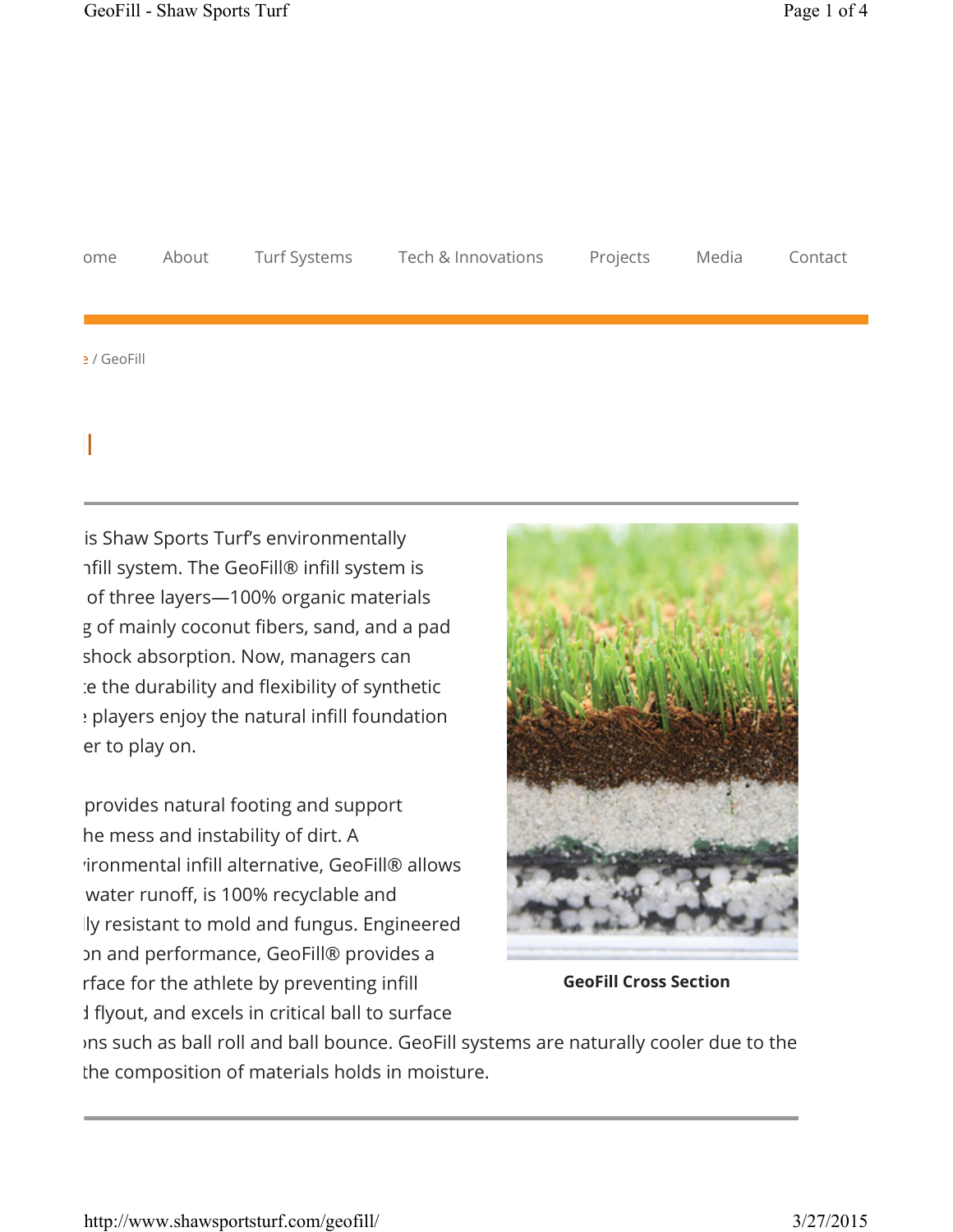

THE INFILL MATERIALS ARE PLACED IN THE TURF IN LAYERS.

AN INITIAL WATERING RESULTS IN A UNIFORM INFILL LAYER.

GEOFILL'S INTERNATIONALLY PATENTED TECHNOLOGY ENSURES A DURABLE, EASILY MAINTAINED, PLAYING SURFACE.

#### **GeoFill Turf Infill System Illustration**

## haintenance is required?



ny synthetic turf system, maintenance is required—more so than SBR rubber t much less compared to a natural grass field. The following maintenance es are required for Shaw Irf systems with GeoFill.

iires moisture for optimal performance. Amount dependent on environmental itions including rain, dew & relative humidity.

iires an annual de-compaction of the infill in addition to regular brushing as led (weekly or after 100 hours of use).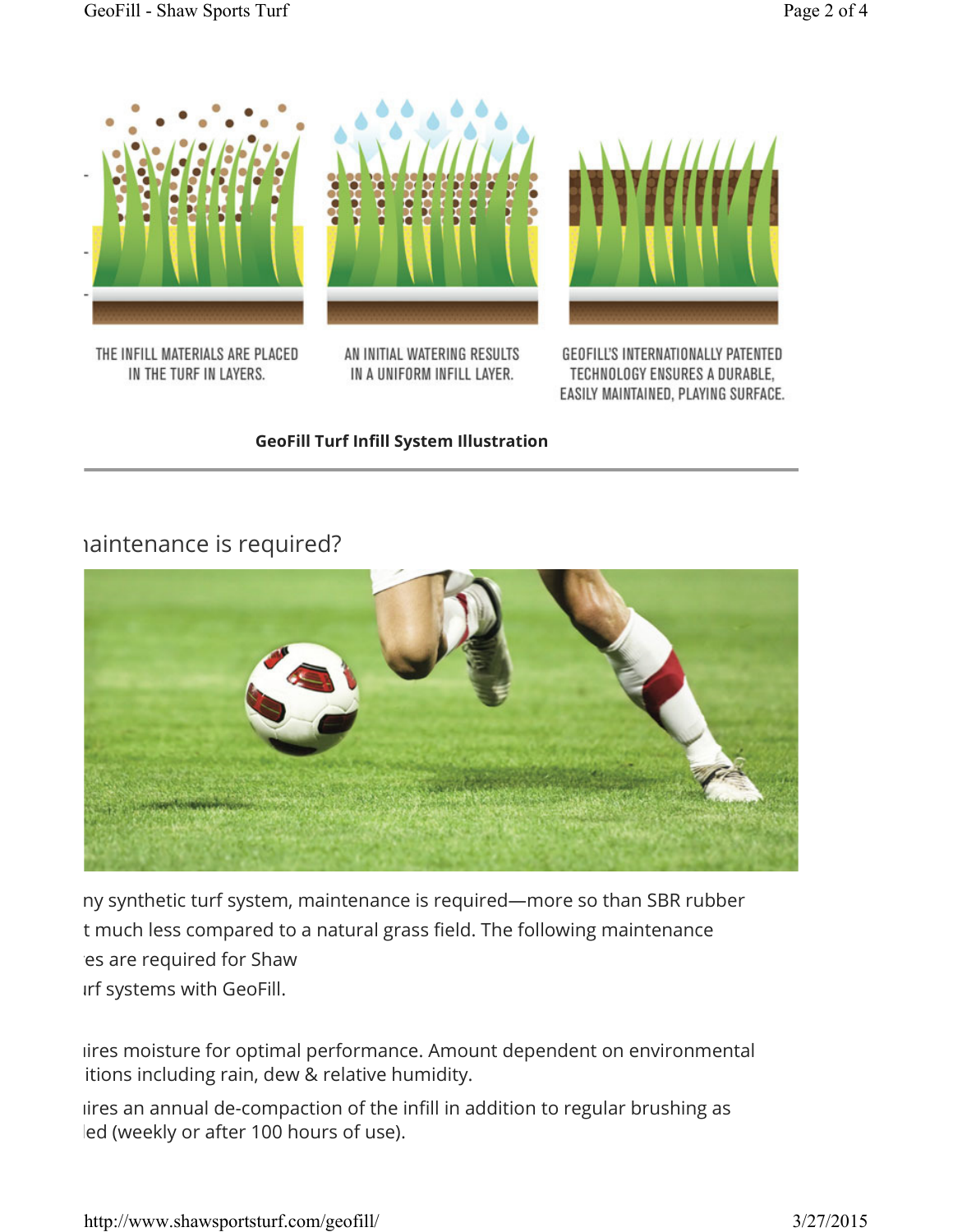lires top dressing. Frequency and amount dependent on use of field, regularity of ne

tenance, and other environmental conditions. In most cases, this is performed on *irly basis.* 

# II Geo Fill react in harsh weather conditions such as extreme winders  $\overline{\mathcal{C}}$

ber maintenance (regular brushing and an annual decompaction), GeoFill can be plder climates. In order to prevent frost, salt can be used twice per year with no re turf, players or quality of game. For severe climates, GeoFill can be customized al blend of infill materials.

# Ick pad required?

ill systems with organic and sand materials, a shock pad is required. Shock pads dditional safety and performance benefits, including shock attenuation which can rent injuries from tackles, trips and falls throughout the season. Shock pads are istic and provide great shock absorption. In conjunction with the GeoFill infill, the ill yield low g-Max levels (head safety) yet have vertical deformation (foot stability) eduction (lower extremity protection) values in range of high quality grass.

Tech & Innovations Sports Lab Performance Testing HydroChill GeoFill Bolt Fiber Powerblade Elite / FIFA Reclamation Ultraloc